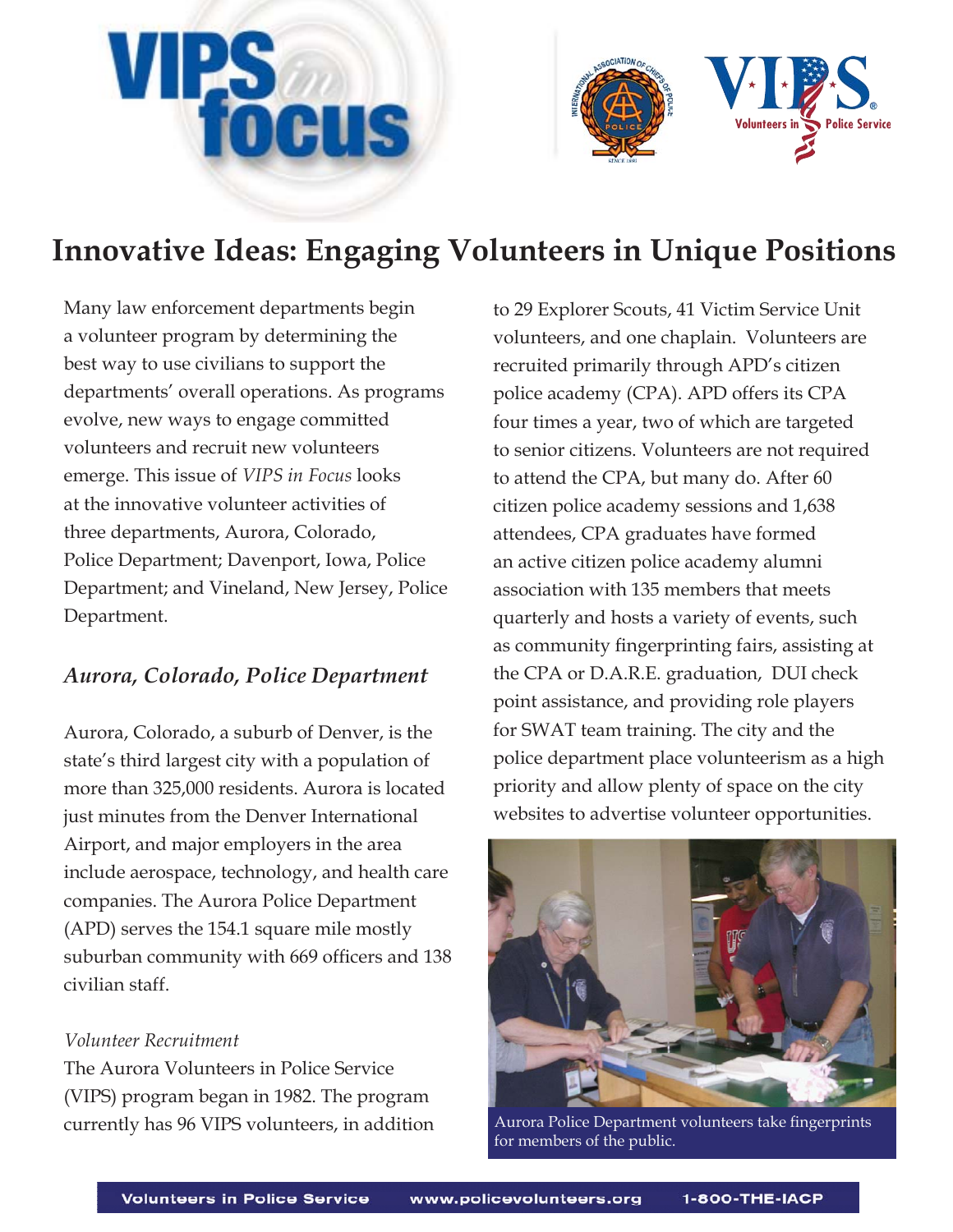#### *Screening Potential Volunteers*

Once potential volunteers submit a completed application, they are fingerprinted, and interviewed by the civilian volunteer coordinator. The Aurora Police Department Local Records Management System is checked for Aurora contacts including victims, suspects, arrests, probation, summonses and warrants. Criminal histories are also checked with the Colorado Crime Information Center and the National Crime Information Center (NCIC). All APD volunteers used to undergo a polygraph interview, but polygraphs became time and cost prohibitive. Today, volunteers sign a waiver agreeing to a polygraph examination if necessary at any point during their time as a volunteer with APD. Upon acceptance into the program, volunteers sign a contract acknowledging their responsibilities and indicating their commitment for either six months or a year.

#### *Assisting Around the Department*

APD's VIPS volunteers perform a variety of administrative duties to allow officers and staff to attend to their primary duties. Volunteers staff the front desk at APD's district offices and act as communications assistants. Filing, scanning, and shredding in the records department are popular volunteer job activities. Volunteers are also the primary operators of APD's fingerprinting program for members of the public. Volunteers take fingerprints and collect the associated fees twice a week. Volunteers only handle fingerprints for things like employment or volunteer applications. Residents pay \$11 for fingerprint services and non-residents pay \$22. Many non-residents find this suburban department more accessible and are comfortable with the fee for the convenient and fast service APD volunteers provide.

#### *Creative Activities*

APD has partnered with the municipal district court for an innovative volunteer activity. Three days a week an APD volunteer verifies vehicle window tints at the court house. Aurora city code limits the amount of tint on car windows. If ticketed individuals remove the tint, the fine is waived. Upon arrival at the court house, a volunteer inspects the vehicle with a tint reader and verifies the individual is compliant with the city code. The volunteer is always accompanied by a court marshal to ensure safety.

APD also engages volunteers in creating composite drawings of suspects to assist investigators. Volunteers must complete an eight-hour training course on the composite drawing software and the first volunteer to participate spent many hours practicing with the program after completing the training. Requests for this service come from the department crime lab. Volunteers meet with the victim or witness and hold a one-on-one interview to create the drawing. Interviews average three hours depending on the age of the victim and his or her recollection of the incident. This volunteer activity began with one energetic individual and now 3 additional volunteers are scheduled for training to participate in the activity. The first composite drawing created by the original volunteer led APD officers to arrest a suspect charged with robbery and kidnapping within two weeks.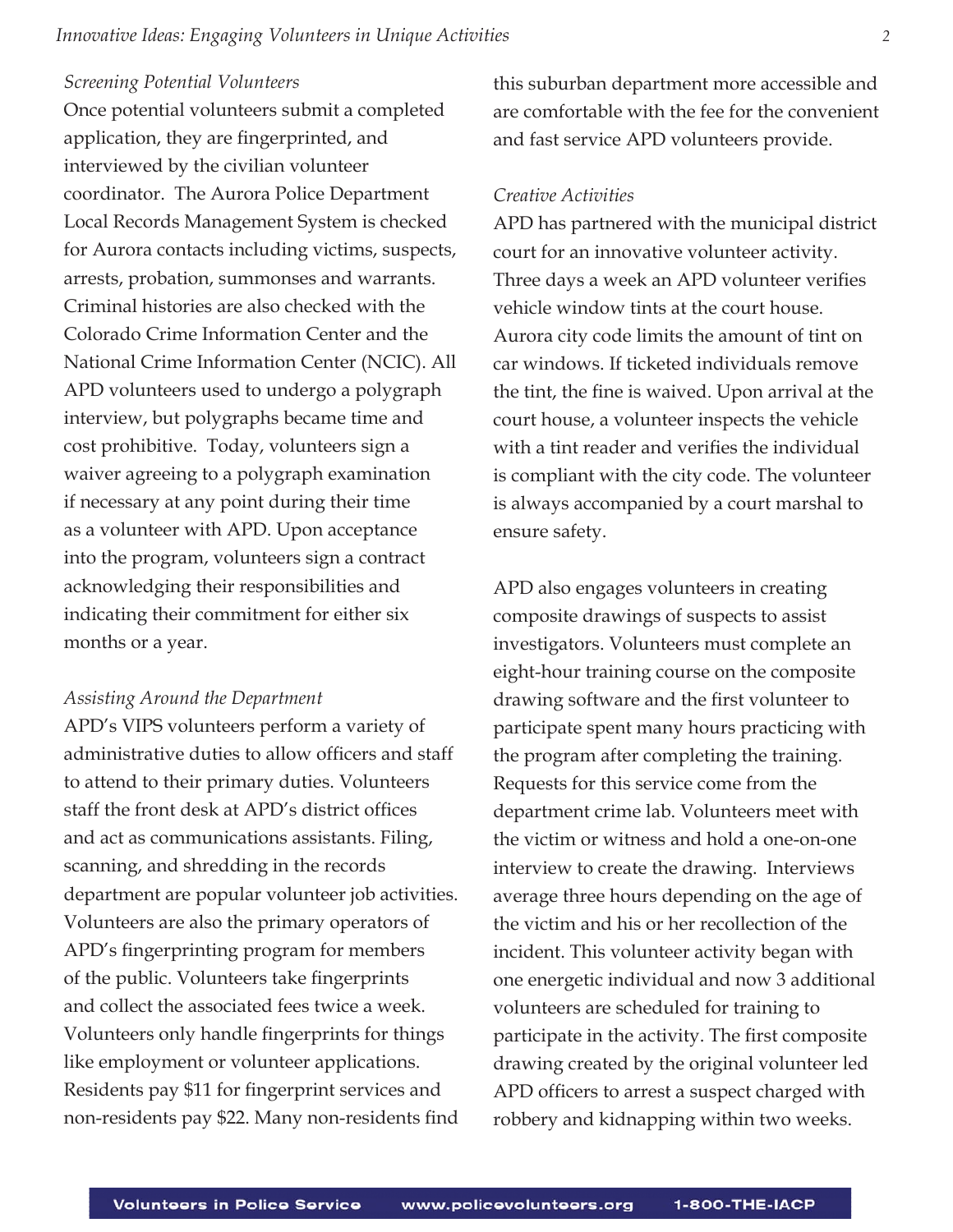This volunteer has submitted 35 sketches, including one unidentified body, to detectives in the crime lab thus far.

#### **Benefits of Volunteers**

In 2010, APD volunteers collectively completed 25,831 hours of volunteer service which at a rate of \$21.36<sup>1</sup> provided an added value to APD's operations of \$551,750.16. Fingerprint services offered by volunteers have generated \$26,832.00 for APD's general fund.

#### *Davenport, Iowa, Police Department*

Davenport, Iowa, the third largest city in Iowa and the Scott County seat, is located in the Quad Cities metropolitan area and sits on the Mississippi River. Davenport is home to more than 100,000 residents. The Davenport Police Department (DPD) budget is \$20.7 million dollars for 168 sworn officers, 43 civilian employees, and 24 active volunteers.

#### *Recruitment and Screening*

1

Davenport's Volunteers in Police Service program began in 2005, and is managed by a civilian volunteer coordinator and overseen



by a sergeant and a corporal. Volunteers are recruited primarily through word of mouth, but newspaper articles, television stories, and a video on the department's website have also helped in recruiting volunteers. Interested individuals may submit their applications electronically through the department's website. Potential volunteers complete forms to check their employment and criminal records, and they are required to have a valid Iowa driver license and superior driving record. Prospective volunteers are interviewed by the volunteer coordinator and sworn supervisors. Volunteers must be county residents and commit to providing a minimum of 16 hours a month.

Upon acceptance, volunteers meet with the volunteer coordinator for four hours of orientation. Orientation includes an introduction to department command staff; an overview of the volunteer manual; and department policies on integrity, ethics, work place harassment, unbiased profiling, and the incident command structure policy. Volunteers sign a confidentiality agreement, and receive training on interacting with the mentally challenged. Volunteers are trained in the incident command system, defensive driving, and all-terrain vehicle driving. DPD provides volunteers with radios, flashlights, vests, and uniforms, including summer and winter jackets. They are also provided with ID badges.

2010 National dollar value of a volunteer hour. http://www.policevolunteers.org/resources/references/?fa=value\_vol\_time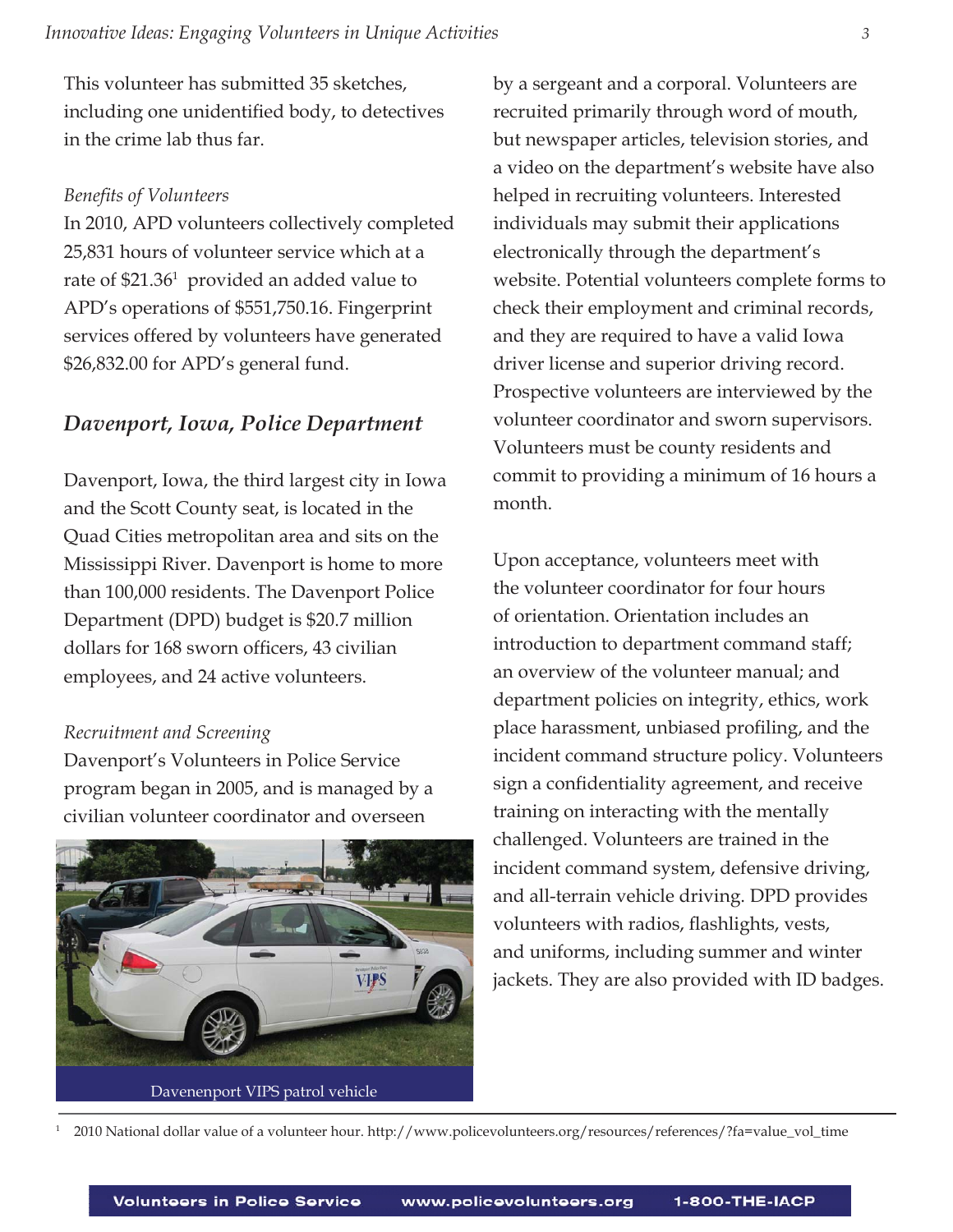#### *Innovative Ideas: Engaging Volunteers in Unique Activities 4*

#### *Volunteer Involvement*

Volunteers are a strong presence in the community and assist in deterring crime by identifying and reporting city code violations and attending training programs to learn about law enforcement. Volunteers provide assistance during neighborhood and city wide activities and act as the eyes and ears of the department. Volunteers assist with runaway reports, extra patrols, and background checks. Volunteers provide investigative support for the criminal investigation division and administrative support for the department.

DPD volunteers step up wherever they are needed. Two volunteers carefully logged more than 300,000 pieces of evidence when the department moved buildings. DPD interns conduct background checks on landlords, collect stolen bikes, and work in the traffic unit. Currently DPD has one graduate and one undergraduate intern and the volunteer coordinator's long term goal is to incorporate local Davenport colleges and universities into the VIPS program.



Davenport VIPS prepare for their patrol shift.

#### *Crime Prevention*

Crime in Davenport is down more than 35 percent over the last five years and specific programs can receive some of the credit for that effort. DPD offers the Landlord Education Assistance Program (LEAP) to property owners in the city. This crime free multihousing program is a partnership between law enforcement and rental property managers to help tenants, owners, and managers keep drugs and illegal activities out of rental property and overall crime down in the city. The program provides critical crime prevention information to the landlord, surveys the property, and informs tenants of their rights and responsibilities.

The department offers free background checks to landlords on prospective tenants. DPD has presented LEAP to more than 1,000 landlords and has been so successful that additional volunteers have been recruited on for the sole purpose of conducting background checks. All DPD volunteers are trained how to process background forms and all volunteers start with a mentor to assist them for the first six months. Landlords submit completed forms via fax or email. Volunteers use the information provided by prospective tenants to check the record databases of NCIC, sex offender registries, and protection orders. Volunteers run a check of the city of Davenport, Iowa state courts, and surrounding state court records. Volunteers call the prospective tenants' current landlord and employer. Each form takes an average of 30 minutes to complete, which includes typing comments into the form that will be returned to the landlord. Volunteers staff the background office two to three days a week for about five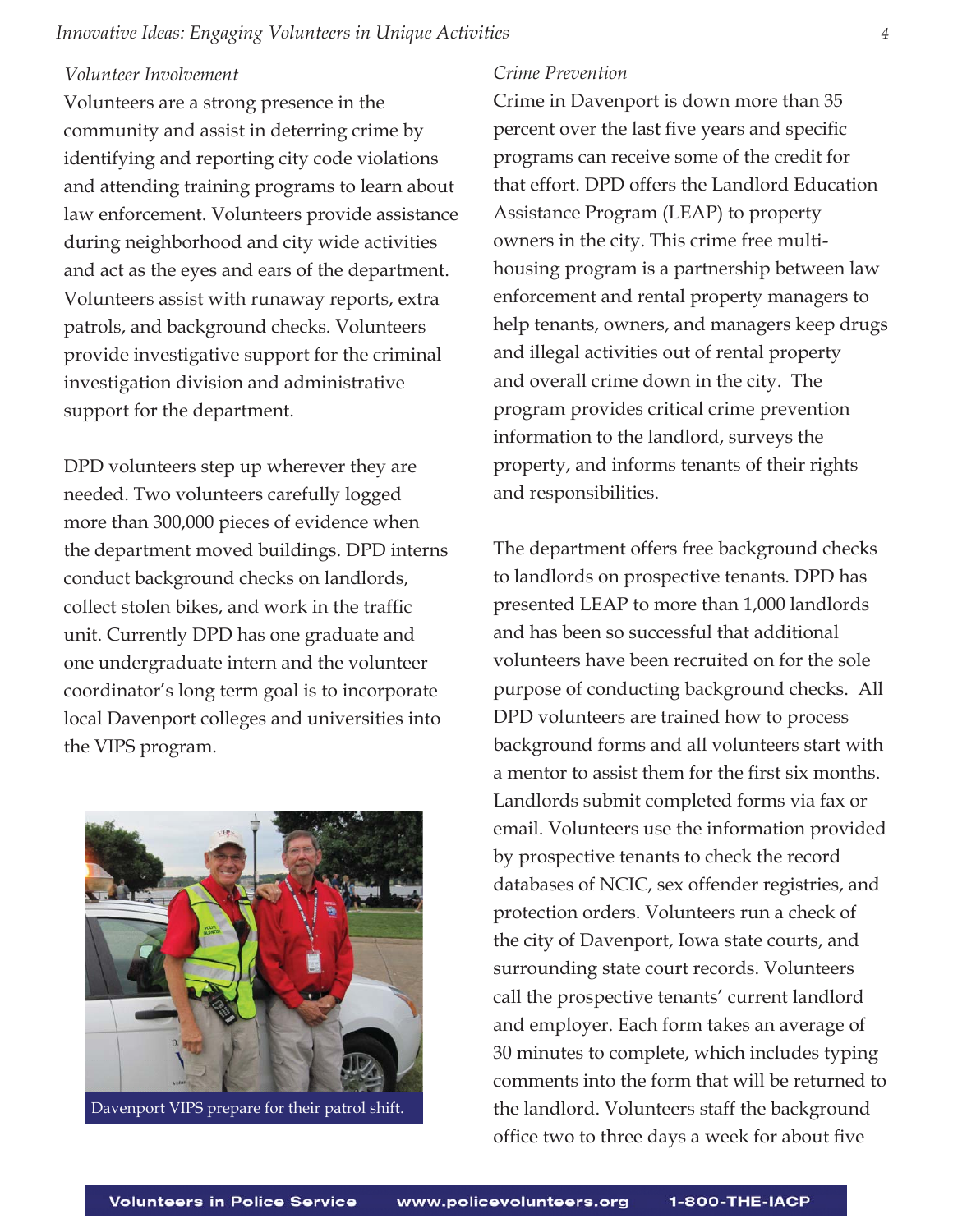hours and every shift has six volunteers. Volunteers process 40 to 50 background checks a day and landlords receive results within 24 hours. Volunteers completed 7,640 background checks on prospective tenants last year. An officer is seated outside the background office to receive applicants that require the attention of the department. Last year 200 of the possible tenants had outstanding warrants and 40 were identified as unregistered sex offenders. These volunteer efforts led to 92 arrests.

#### *Added Value*

In 2010, DPD volunteers contributed 7,872 hours valued at \$168,145.92 using the national hourly value of volunteer time. Volunteers recovered 143 stolen bicycles, processed almost 1,500 parental responsibility forms, and recorded more than 1,000 hours assisting with property and evidence.

# *Vineland, New Jersey, Police Department*

Vineland, New Jersey is located halfway between Philadelphia, Pennsylvania, and Atlantic City, New Jersey. The largest city in the state by square mileage boasts 60,000 residents. Vineland is home to many small businesses, Cumberland County College and a regional medical center. Vineland police patrol an area of 69 square miles which includes a dense downtown area, suburban developments, and farmland. The Vineland Police Department (VPD) serves this community with 145 sworn officers, 30 civilian support staff, and seven volunteer chaplains.



Vineland Police Department chaplains meet to discuss their assignments

#### *Growing the Program*

The chaplain program began in 2007 after one year of planning with the chief of police and the now senior chaplain. Interested ordained chaplains submit a letter of intent to the chief of police and include a completed department application along with a membership application to the International Conference of Police Chaplains (ICPC). Approved application packages are forwarded to the senior chaplain. Applicants' criminal history and driving record are checked and interviews take place at their local worship center. Accepted chaplains are provided an orientation from the chief and the senior chaplain who, among other procedural topics, cover the referral assistance program for employees. APD provides chaplains with a membership to ICPC, uniform that differs in color from officers, funding to attend regional training conferences, and invitation to attend any department sponsored in-service training. Chaplains participate in a ride-along with a sergeant as a part of their training. Chaplains can continue ride-alongs by attending daily roll call. VPD chaplains are required to complete a curriculum provided by ICPC. The City of Vineland is self insured and procedures are in place to cover chaplains while in transit and on duty.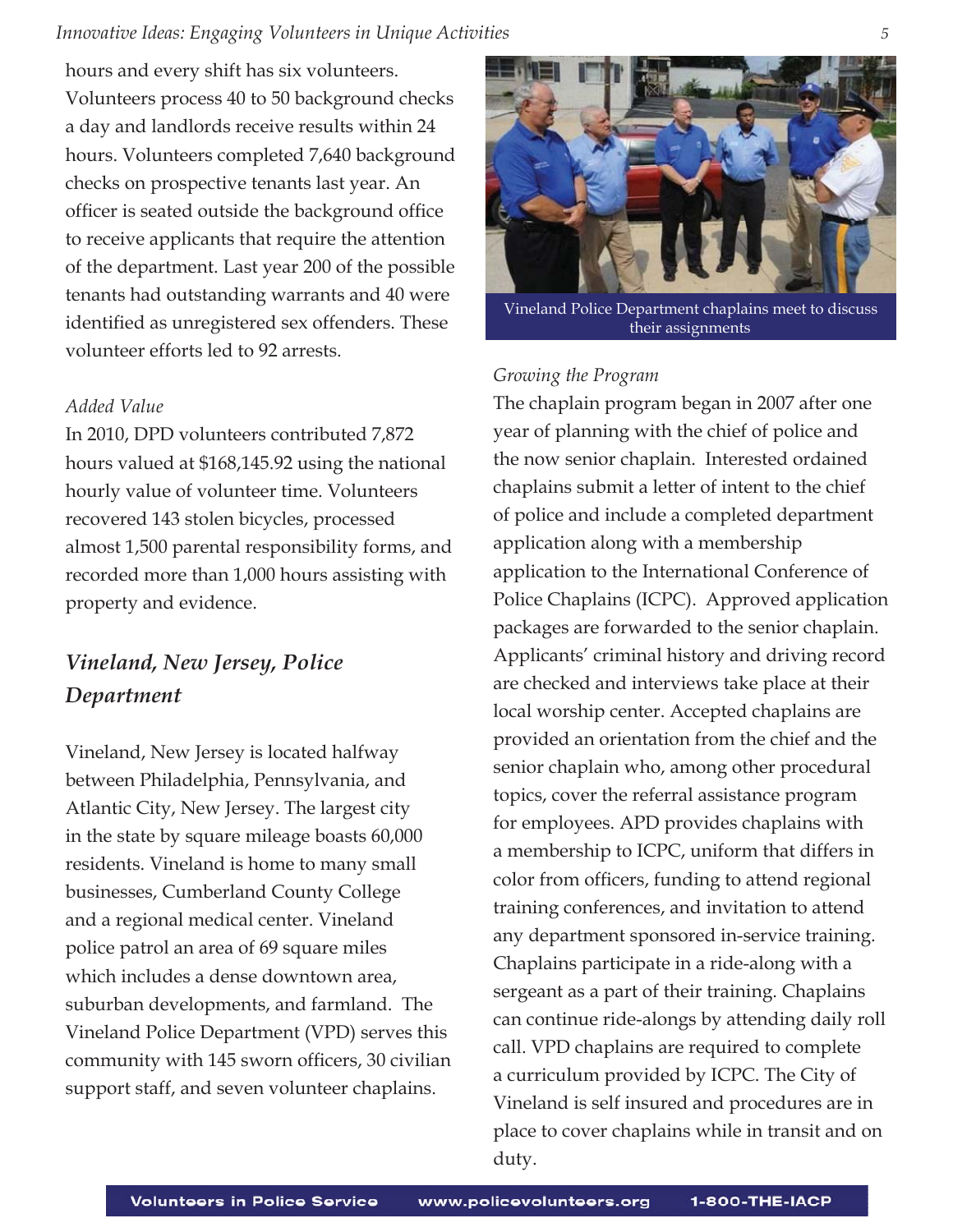#### *Station House Adjustment Program*

In 2005, the New Jersey Attorney General mandated the directive Station House Adjustment Program to local law enforcement as a tool to redirect first time juvenile offenders of minor offenses away from formal court proceedings. Generally, when a young person is arrested for a minor crime such as a city code violation or petty disorderly conduct offenses, he or she is offered the opportunity to participate in the station house adjustment program. This program involves the offender, the parent or guardian, and the arresting department's juvenile officer. The program requires that the victim agree to let the offender participate and the juvenile and their family must agree to participate and complete this program to avoid prosecution. The station house adjustment program takes the best interest of everyone involved into account, better serves victims, and resolves the matter locally. The process provides an opportunity to get to the root of the problem, gives errant youth an opportunity to understand the seriousness of his/her behavior, and provides an immediate consequence to the unlawful action. Possible outcomes include mediation, restitution, community service, letter of apology or essay, or parental restriction of driving privileges. A guide for law enforcement provided by the Attorney General's office can be viewed here, http://www.nj.gov/oag/s-a-guide.

#### *Appling Mandates Locally*

VPD instituted the mandate; however the arresting officer had to remain at the station until all parties have discussed the matter and agreed to participate in the station

house adjustment program. This can be time consuming. Thus, VPD has included the station house adjustment program in the chaplain general order. Upon arrest, a chaplain will be called to meet the juvenile at the station, along with the parent or guardian. Chaplains, with their training, have the ability to counsel juveniles and their parents. Chaplains will explain their role in the process and outline the rules and options for the adjustment program. The chaplain will meet the minor at their community service (if recommended) and be present when the service is completed. Many juveniles have continued volunteering at their service location. None of the juveniles who have successfully completed the station house adjustment program have been known to reoffend.



The Vineland Police Department Chief of Police with the Chaplain Team

#### *Value Added*

The chief of police calls regular meetings with the chaplains. Chaplains are required to commit a minimum of eight volunteer hours a month to the department. In 2010, chaplains have provided 1050 hours of service valued at \$22,428.00 using the national hourly value of volunteer time.